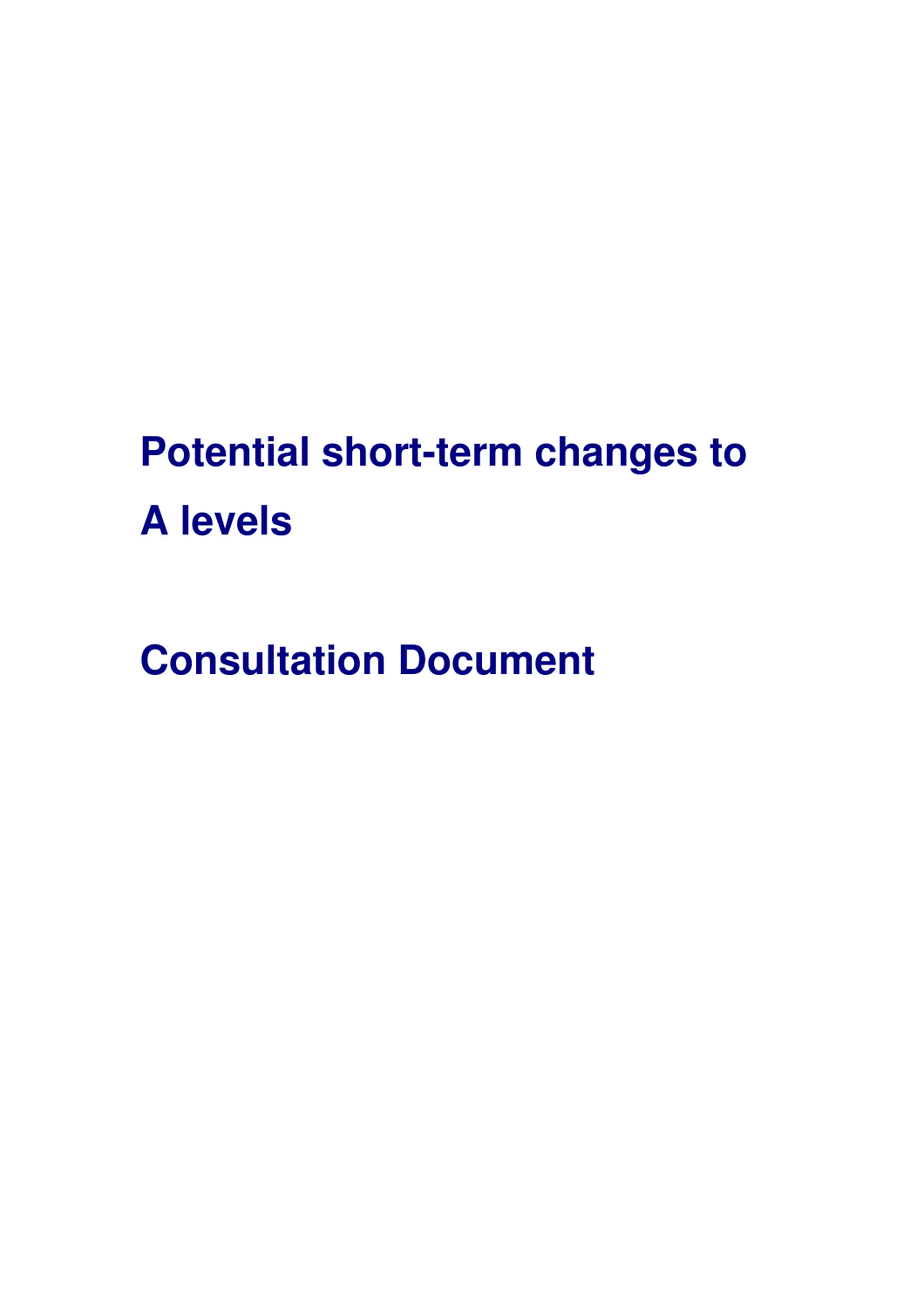## Index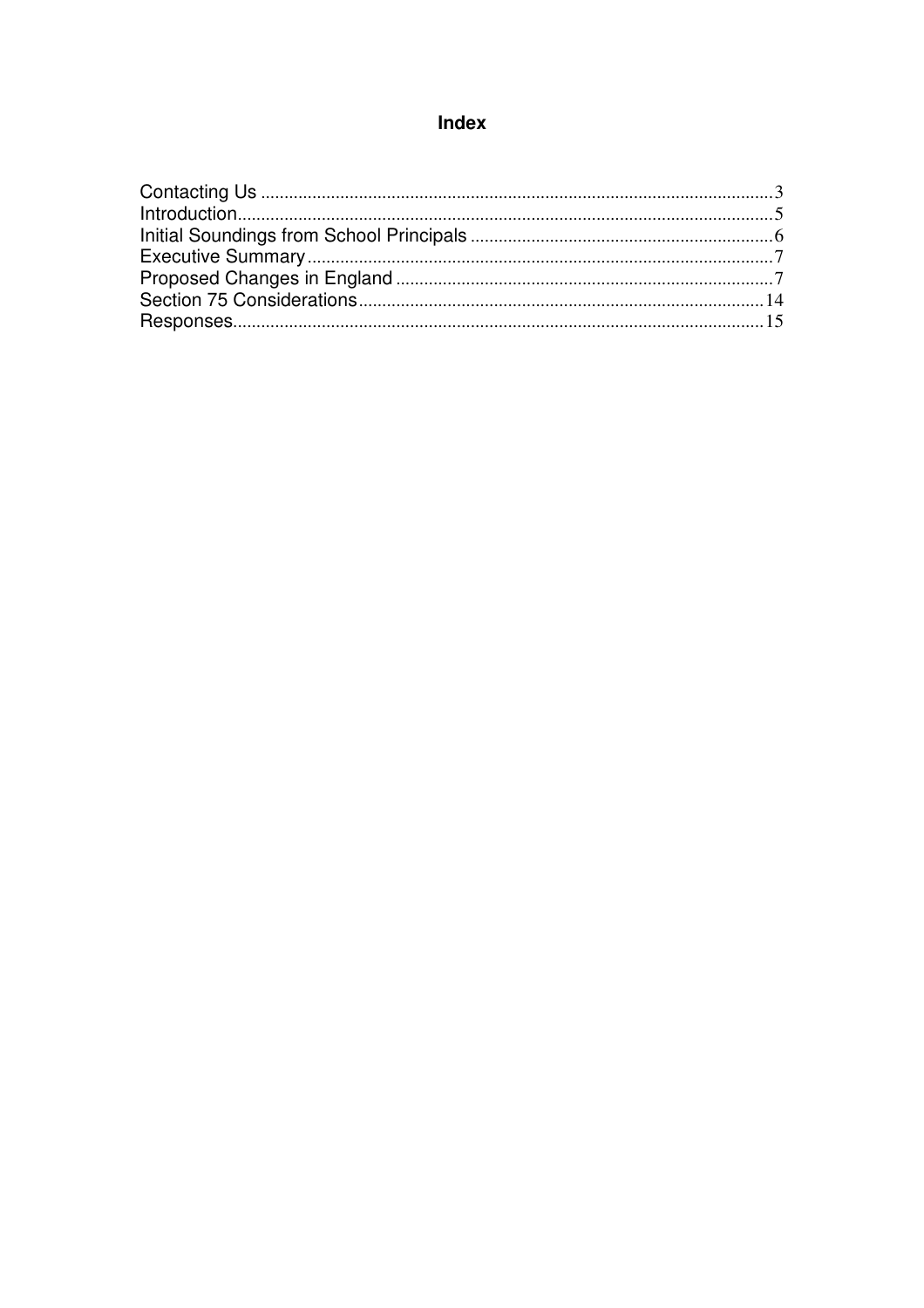## **Contacting Us**

This document is available in Irish and English.

If this document is not in a format that meets your needs please contact the Assessment and Qualifications Team. We will be pleased to consider any requests for copies of this document in alternative formats such as large print, braille, audio or in other languages.

Mura bhfuil formáid na cáipéise seo ag riar ar na riachtanais atá agat féin, déan teagmháil, le do thoil, leis an fhoireann Measúnú agus Cáilíochtaí. Beimid sásta aon iarratas le haghaidh cóipeanna den cháipéis seo i bhformáidí malartacha amhail cló mór, Braille, closchóip nó i dteangacha eile a chur san áireamh.

This document is also available on the Department of Education's consultation page or on NI Direct.

You can contact us at the address below or by: **By telephone**: 02891 279543 **By fax**: 02891 279100 **By e-mail**: aqt@deni.gov.uk **By Textphone**: 18001 028 91279543 Is féidir teagmháil a dhéanamh linn ag an seoladh thíos nó le: **Guthán**: 02891 279543 **Facs**: 02891 279100 **Ríomhphost**: aqt@deni.gov.uk **Téacsfón**: 18001 028 91279543

Assessment and Qualifications Team Department of Education Rathgael House Balloo Road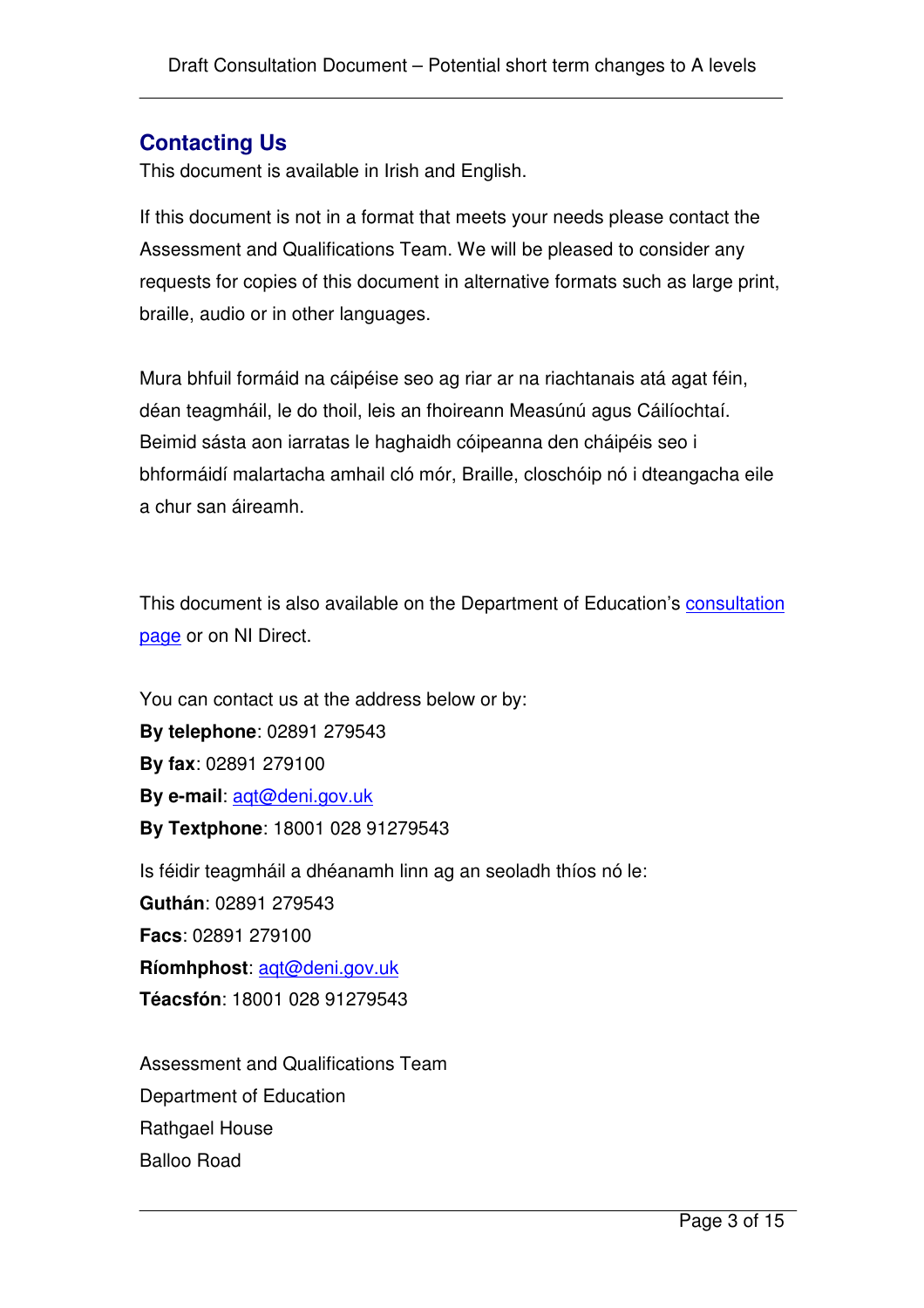Rathgill BANGOR BT19 7PR

Assessment and Qualifications Team An Roinn Oideachais Teach Rathgael Bóthar Balloo Rathgill BEANNCHAR BT19 7PR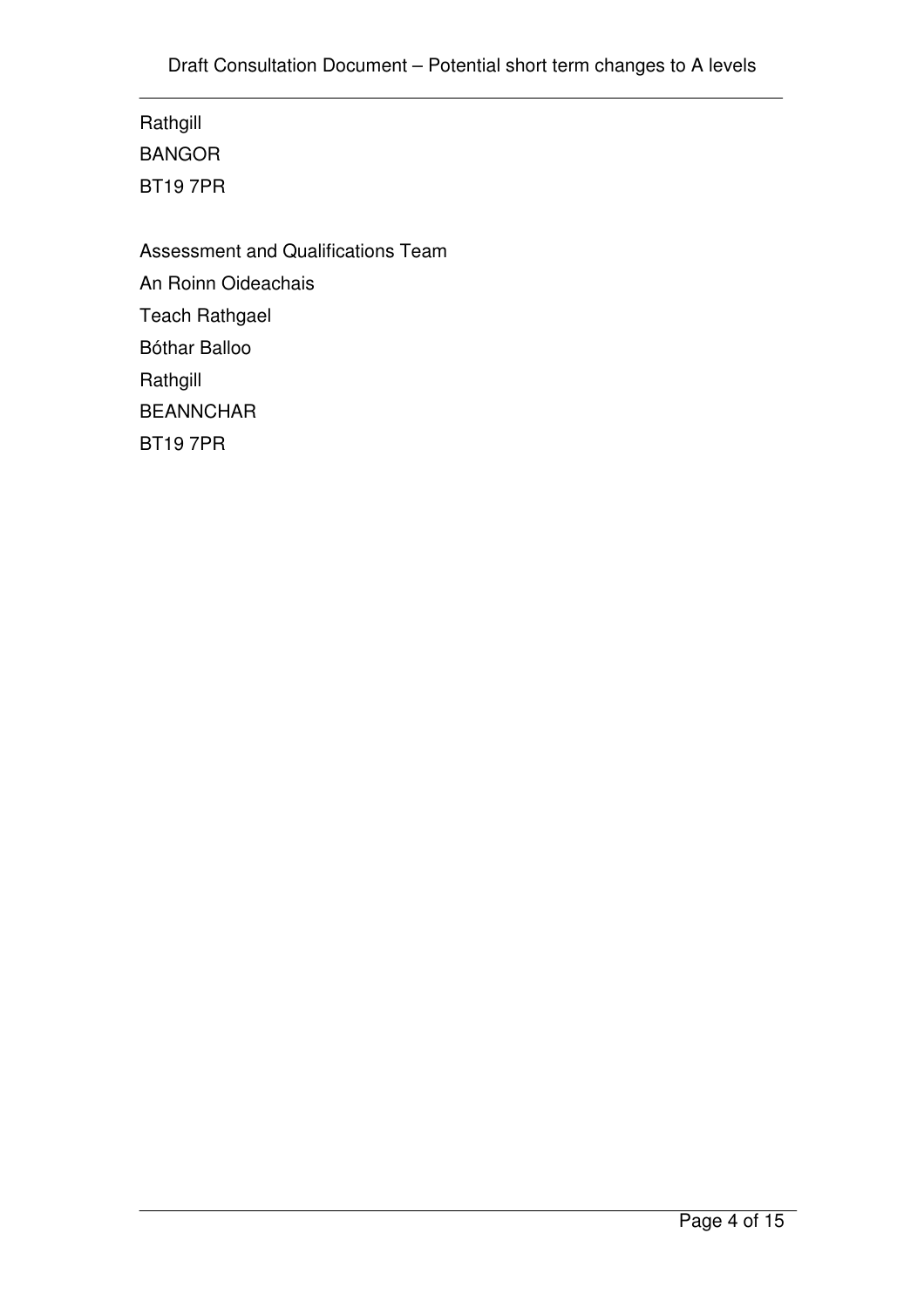## **Introduction**

1. There has been considerable debate over the past year, calling for improvements in the standards of qualifications offered in England from age 16 to 19. Specifically, Michael Gove, Secretary of State for Education in England, wrote to John O'Dowd on 30 March 2012, informing him of his plans to reform GCE A levels in England. He feels that universities should have greater input into their design and development. He wants to see that Awarding Organisations can provide proof that they have engaged with universities, such as those in the Russell Group, before their qualifications are accredited. He also has concerns over the current modular structure and the opportunities to re-sit modules.

2. His changes will mean that the Department for Education in England will no longer have a role in the development of qualifications. He believes that it is much more important that universities are satisfied that A levels equip people with the appropriate skills to begin their university courses.

3. Mr Gove commissioned Ofqual (the qualifications regulator in England) to take forward this work and is proposing that the teaching of at least some of the new A levels could start from September 2014.

4. Minister O'Dowd has stated that the GCE A level (and GCSE) brand is owned by 3 jurisdictions and that any plans to change A levels in England could have an impact here. For that reason, Minister O'Dowd has taken some time to consider what we might do in the best interests of learners here.

5. Minister O'Dowd announced a fundamental review of GCSEs and A levels on 1 October 2012. The review will report in June 2013. Once the findings and recommendations have been reported and the Minister has decided on the way forward, we expect it would be some time before these longer term changes are implemented.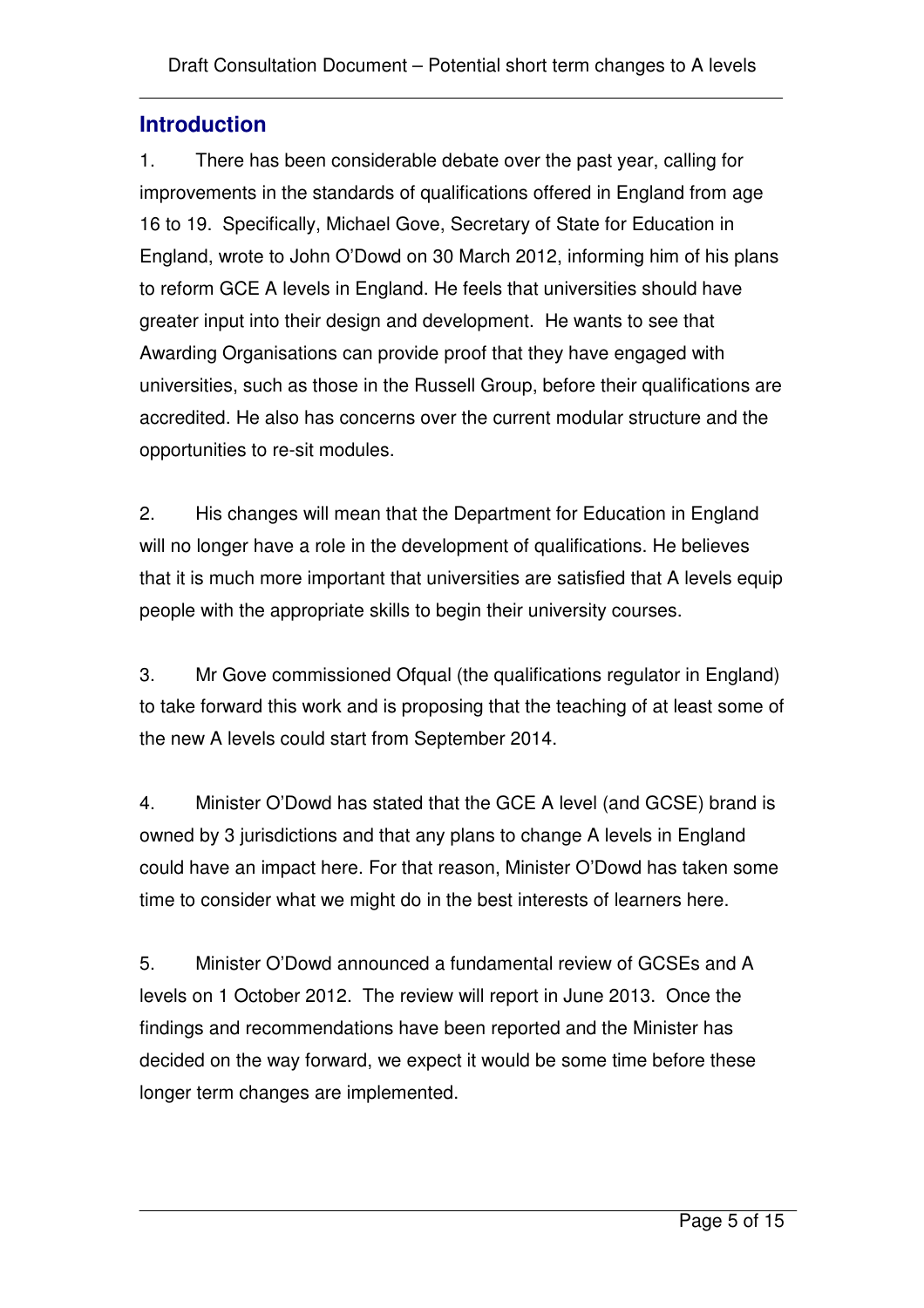6. It is vital therefore that we consider what changes might have to be considered in the interim to ensure comparability of these qualifications and portability across these islands.

7. The following paper sets out potential areas for change. They are based on Ofqual's proposalsfor A levels and we are keen to hear your thoughts on these.

# **Initial Soundings from School Principals**

8. Following the Secretary of State's announcement in March to make changes to A levels in England, officials met with a small number of school principals who expressed the following views:

- i. Agreement that negative messages about examination standards have a detrimental impact on teachers and students;
- ii. Comparability with England and Wales is critical whatever system we have must not limit opportunities for our young people to progress to study at university;
- iii. Timelines proposed for the introduction of changes is very concerning;
- iv. Development of literacy and numeracy skills needs to start much earlier than 16 / 18;
- v. It is the Regulator's job to ensure that standards of qualifications are maintained – a complete overhaul of the system is unnecessary;
- vi. A belief that assessment across 14-19 has meant a loss of the love of learning. Current culture is to teach to the test – limiting appetite for broader learning;
- vii. Some support for Ofqual proposals to change weighting between AS and A2; for getting rid of January assessments (although this was not unanimous) and ending re-sits;
- viii. Suggestion to consider subject specific approach to modular / linear choice;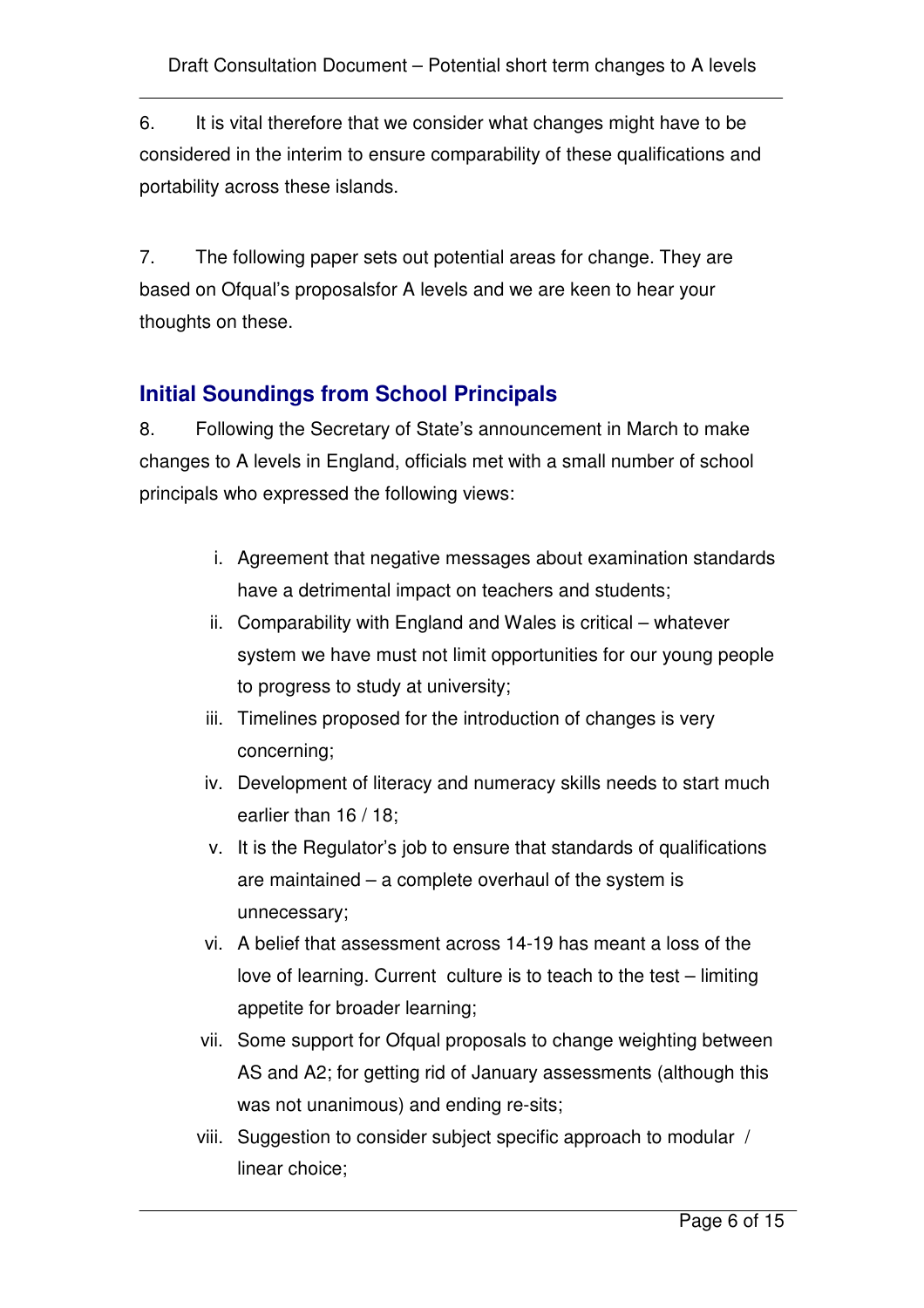## **Executive Summary**

9. The Department of Education is consulting on potential changes to A levels that could apply here before any findings from the fundamental review of GCSEs and A levels are implemented. We wish to seek your views on potential changes to A levels and whether the changes as set out below for England should apply here.

**10. A response booklet to help respondents provide a structured response can be viewed and downloaded from the Department's website at www.deni.gov.uk**

# **Proposed Changes in England**

11. The following has been taken from Ofqual's consultation document: In taking forward its proposed changes, Ofqual hopes to achieve the following:

i. Equality of access for students to the full range of universities  $-$  It is important that all A level specifications in a subject allow students equal access to courses at all universities. Undoubtedly, for many courses in many universities, some A level subjects will be considered essential and others will be considered inappropriate, and universities must continue to be solely responsible for their admissions decisions. However, we (Ofqual) have an obligation to secure public confidence in regulated qualifications and assessments, and it benefits no one if universities feel that they have to distinguish between different versions of the same A levels from different exam boards: it will be more work for universities, and will mean that some students end up with what some may regard as second-class qualifications. We (Ofqual) must ensure comparability of demand and content in different specifications in a subject.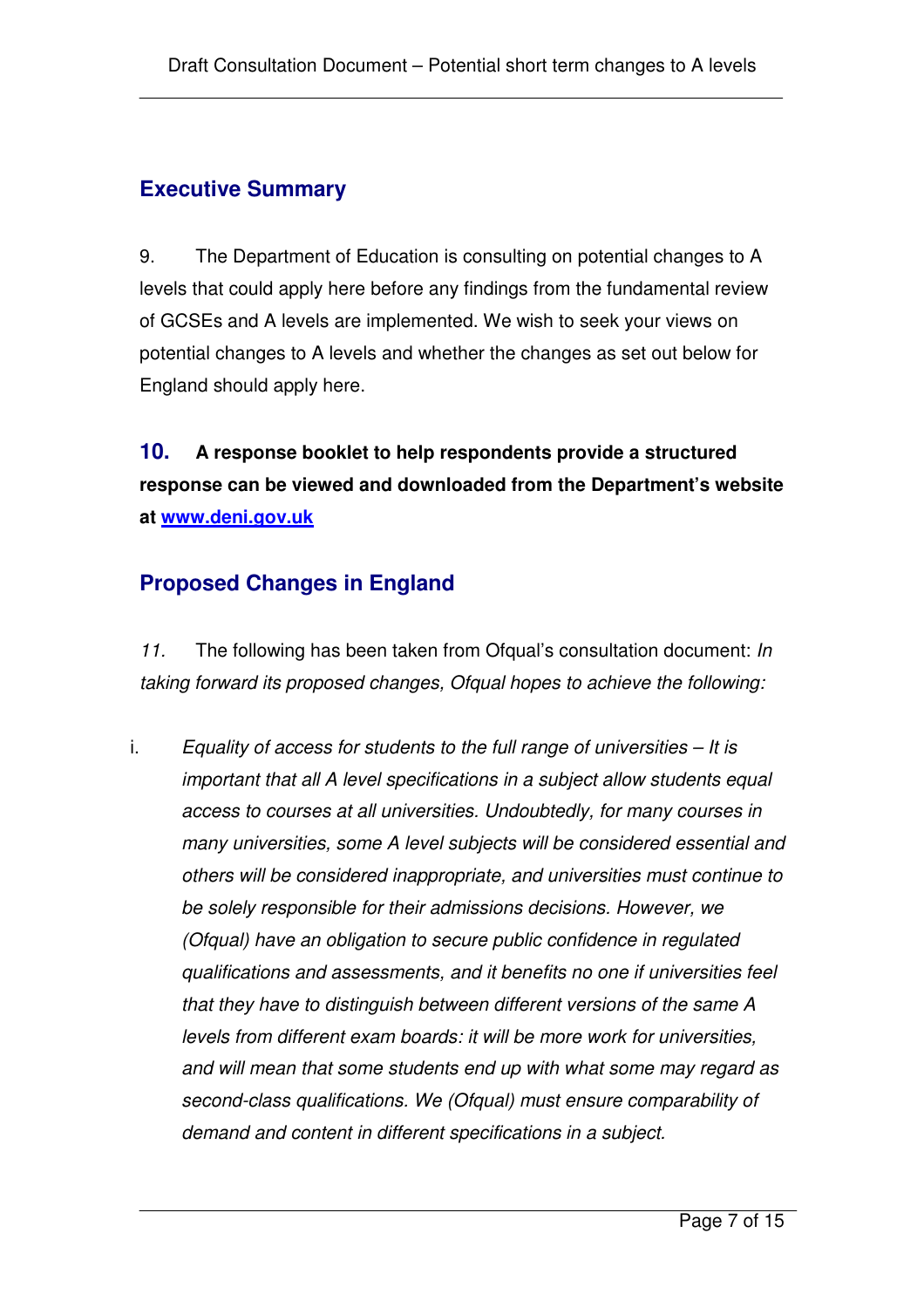ii. Support for selection to universities – It is important to have a common grading system for A levels so that they can be used in university selection procedures. This facilitates comparisons between candidates studying with different exam boards or following different subjects, thus simplifying selection decisions.

12. Ofqual's General Conditions of Recognition already demand some overarching requirements of all qualifications. For instance, they must be fit for purpose and manageable, and ensure comparability across optional routes in a specification and between exam boards where more than one exam board is offering the same qualification.

13. However, in order to meet these principles, Ofqual is proposing that it will need some additional design rules for A levels. It has therefore consulted on some new General Conditions of Recognition for GCE qualifications. These are as follows:

## **Ofqual Proposals**

## **Condition 1 – Objective**

14. An awarding organisation must ensure that each GCE qualification which it makes available or proposes to make available:

- i. defines and assesses achievement of the knowledge, skills and understanding which will be needed for Learners planning to progress to undergraduate study at a UK higher education institution, particularly (although not only) to study the subject concerned;
- ii. sets out a robust and internationally comparable post-16 academic course of study to support that knowledge, skills and understanding;
- iii. permits UK universities to identify accurately the level of attainment of Learners.
- 15. It should also: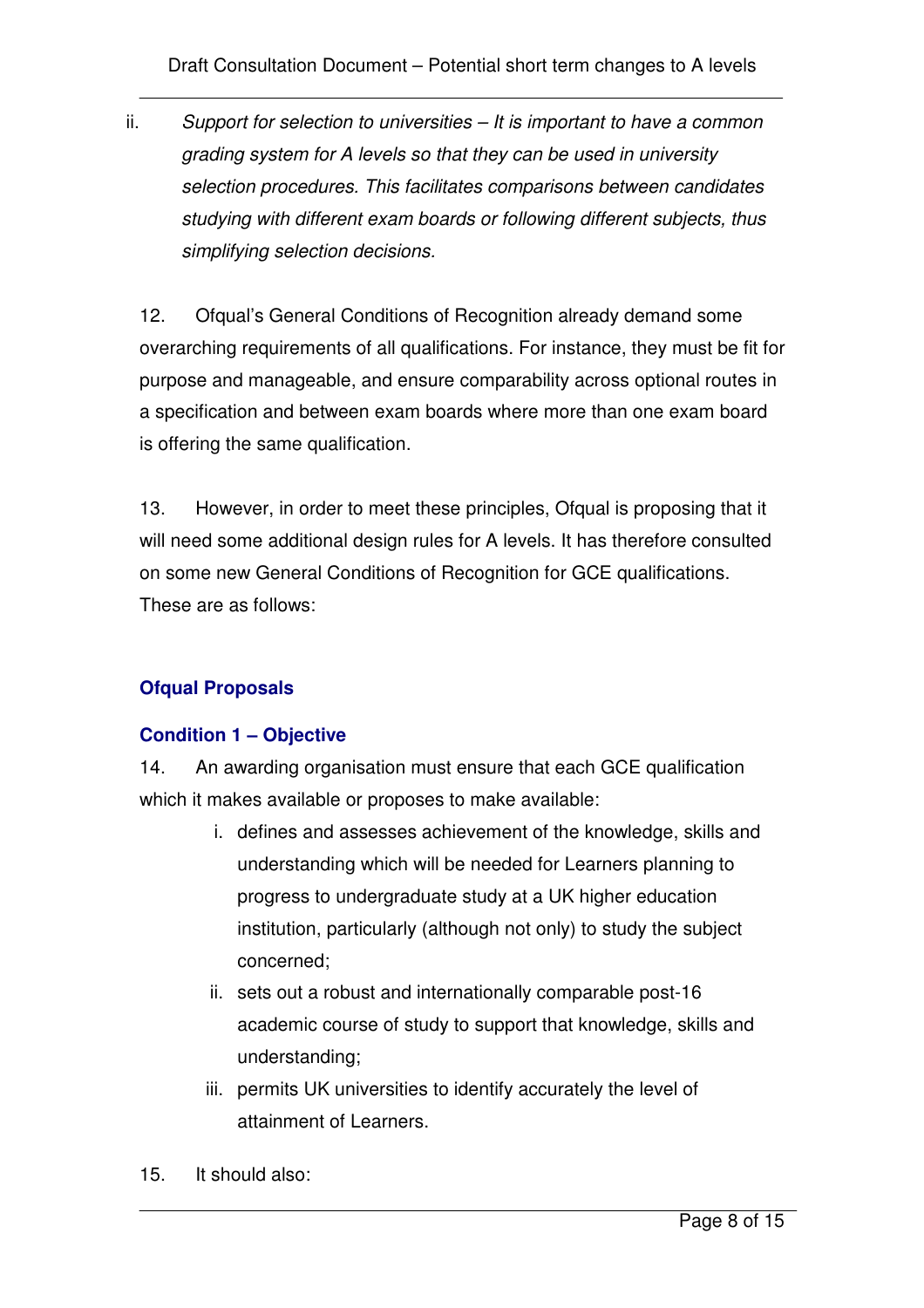- i. Provide a basis for school and college accountability measures at age 18;
- ii. Provide a benchmark of academic ability for employers.

### **Condition 2 – Size and grading**

16. An awarding organisation must ensure that each GCE qualification which it makes available or proposes to make available:

- i. assigns 360 hours of guided learning;
- ii. has specified levels of attainment on a scale of A\*, A, B, C, D, E (U – unclassified – identifies Learner performance below the minimum specified level of attainment for the qualification);
- iii. publishes clear, minimum expectations of the performance of Learners to achieve Grade A and Grade E.

17. In considering whether or not to retain the current AS/A2 structure Ofqual proposed three options for consultation:

- i. Option 1. Removing the AS qualification which would mean a return to a linear two year course of study with all the assessment at the end of the course;
- ii. Option 2. Making the AS a standalone qualification but where the results do not contribute to the A level. This would mean the AS could be completed in one year but the A level would be a two year course of study and assessment as in option 1.
- iii. Option 3. Retaining the AS qualification and its relationship to the A level as at present but making changes to January assessments and re-sitting opportunities.

18. For Option 1 and Option 2, where the A level is a linear two year course of study (whether or not Ofqual retained the AS as a standalone qualification), Ofqual propose the following condition setting out the minimum structures that should apply to all A levels: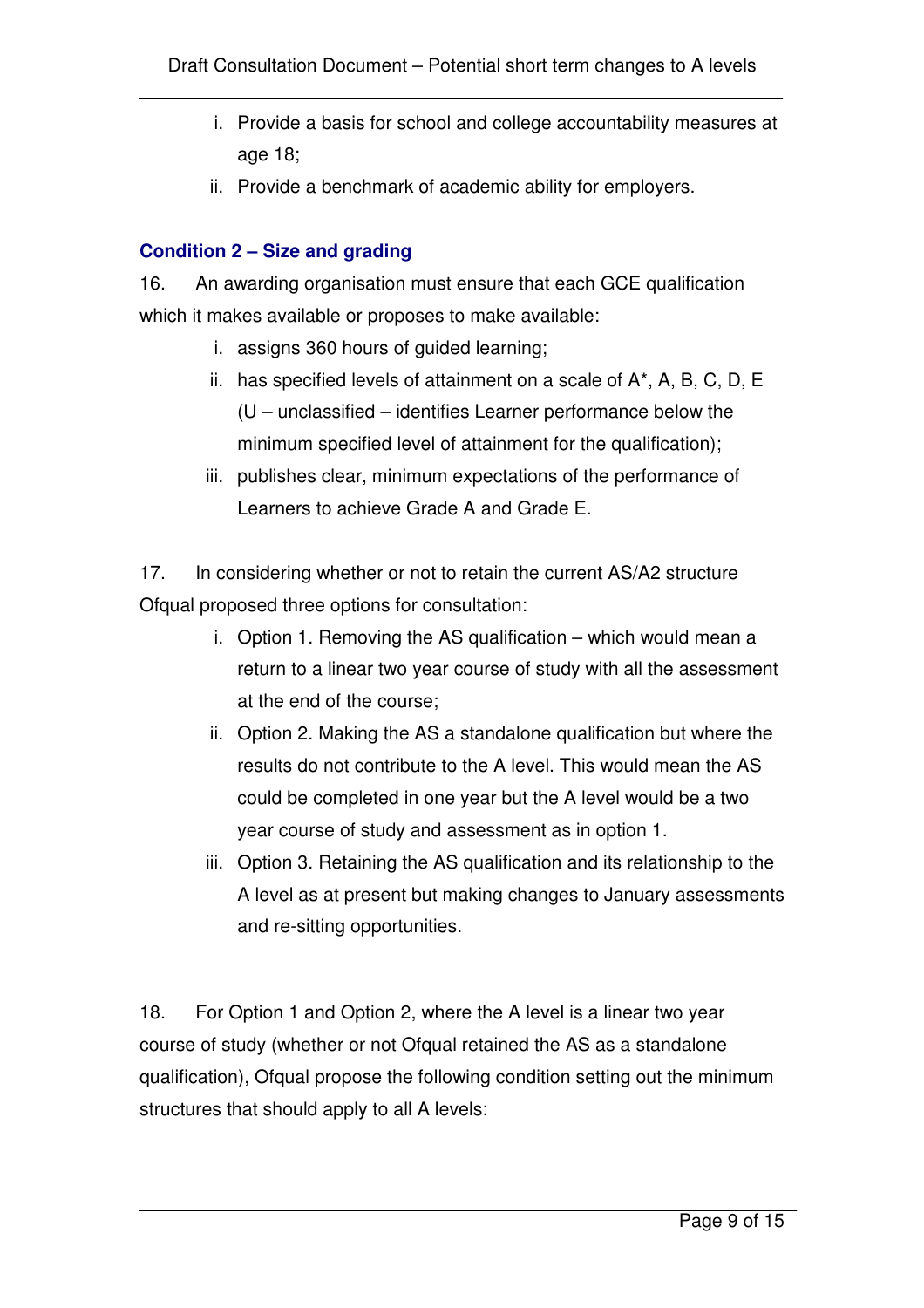#### **Condition 3 – Qualification structure and availability of assessments**

19. An awarding organisation must ensure that each GCE qualification which it makes available or proposes to make available:

- i. will only be assessed once a year, during the summer term;
- ii. will have no more than three assessment components.

20. **For Option 3** - if Ofqual retain the current AS/A2 structure, Ofqual propose the following condition:

21. An awarding organisation must ensure that each GCE qualification which it makes available or proposes to make available:

will only be assessed once a year, during the summer term;

- i. will require Learners to be assessed by means of two assessment elements, each of which will have a total weight of 50 per cent of the GCE:
- ii. one at AS (the expected level of attainment to be demonstrated by Learners completing the first year of a two-year course of study);
- iii. one at A2 (the expected level of attainment to be demonstrated by Learners completing the second year of a two-year course of study);
- iv. will have no more than three assessment components;
- v. will offer the AS assessment element as a qualification in its own right;
- vi. will permit Learners to resit the AS and/or A2 once only, and, in doing so:
- vii. will require they resit all the externally assessed components of the AS and/or A2;
- viii. will allow that they carry forward a mark for any internally assessed component from a previous examination series;
- ix. will count the highest mark of any assessment component towards that Learner's qualification.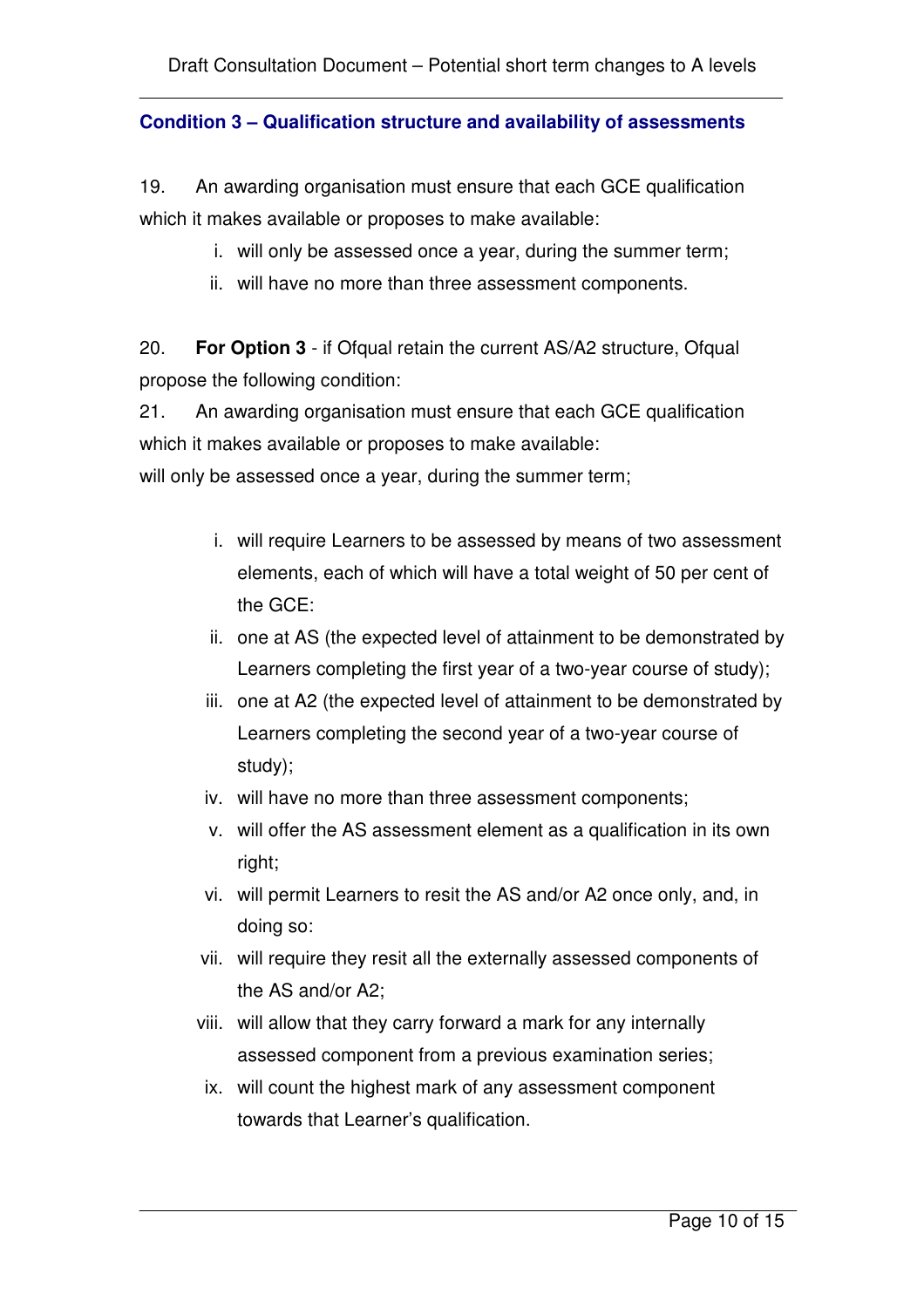#### **Condition 4 – Variety of question types**

22. An awarding organisation must ensure that each GCE qualification which it makes available or proposes to make available:

- i. uses a variety of appropriate question types, including questions that require responses to be produced through extended writing (including essay questions);
- ii. uses multiple choice, single and/or low mark tariff questions only where they are a valid form of assessment and do not outweigh the proportion of marks derived from other forms of assessment.

#### **Condition 5 – Synoptic assessment**

23. An awarding organisation must ensure that the assessment for each element of each GCE qualification which it makes available or proposes to make available:

> i. requires Learners to demonstrate their ability to draw together different areas of knowledge, skills and/or understanding learned from various parts of the course of study.

#### **Condition 6 – Purpose of assessment**

24. An awarding organisation must ensure that each GCE qualification which it makes available or proposes to make available:

> ii. makes clear the purpose of the assessment and sets out the balance between knowledge of the subject and application of skills, identifying the requirements for research, analysis, interpretation and evaluation to be achieved within each element and across the qualification as a whole.

#### **Condition 7 – Assessment requirements**

25. An awarding organisation must ensure that each GCE qualification which it makes available or proposes to make available:

> i. includes at least 60 per cent external assessment for each assessment element;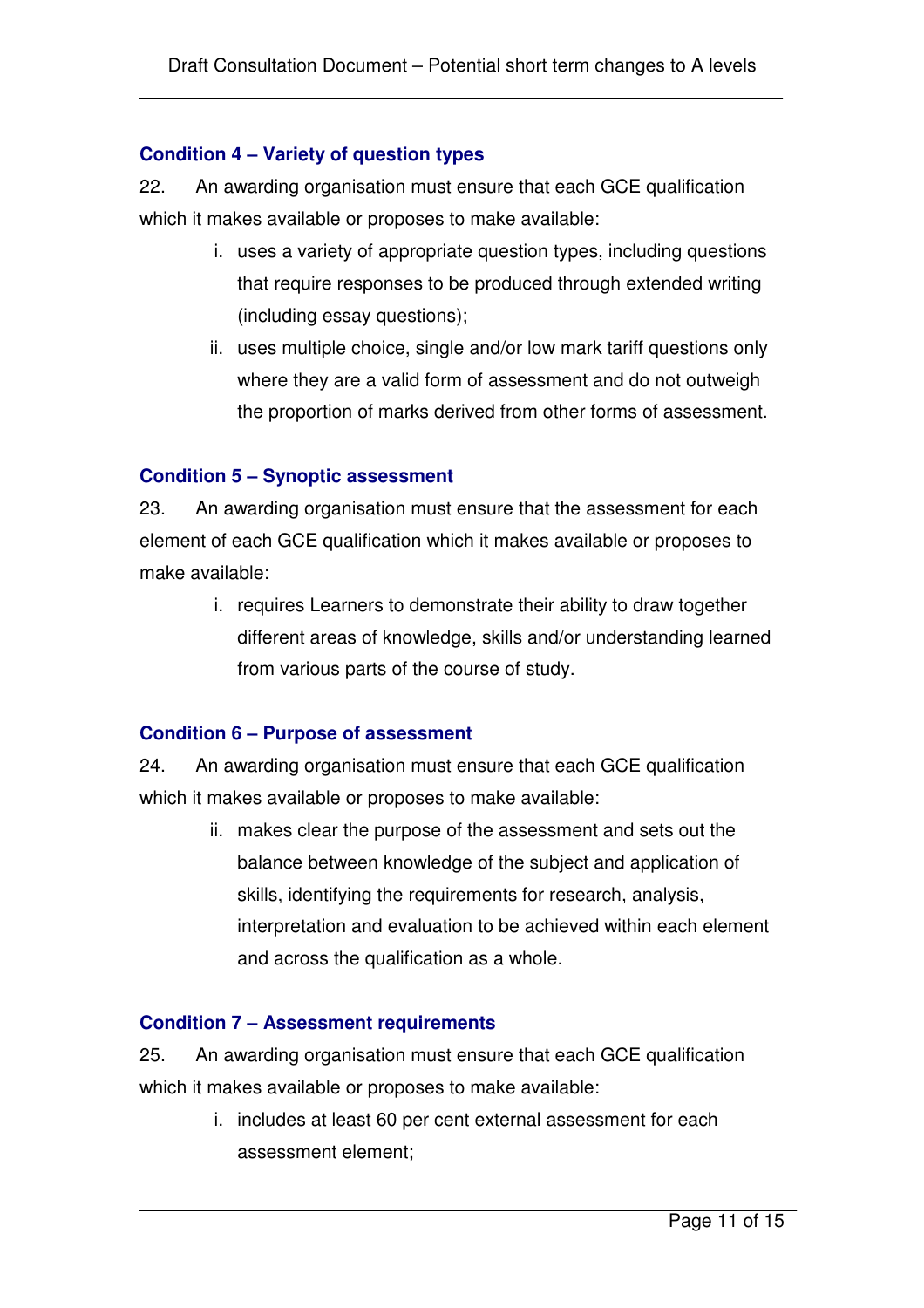ii. has comparable assessment requirements to similar GCE qualifications made available by other awarding organisations.

#### **Condition 8 – Evidence of support**

26. An awarding organisation must be able to demonstrate, through the publication of formal evidence, that for each GCE qualification which it makes available or proposes to make available it:

- i. has had significant and relevant subject engagement in the content and design from Higher Education and learned societies;
- ii. has the support\* of universities, respected in the specific field of study and/or from those deemed to be leading research institutions; and
- iii. has been developed in consultation with schools and/or colleges to ensure that the qualification is manageable for successful delivery and, where appropriate, in consultation with employers.
- \* This support must indicate that those universities:
	- iv. endorse the qualification, in particular its content, as suitable for progression to UK Higher Education courses in that subject or related subjects; and
	- v. are satisfied that the qualification should present no barriers to equal access for students to the full range of universities; and
	- vi. there will be an expectation that in any GCE development work, the local Regulator will want to be assured of engagement with universities and learned bodies and will ensure at the point of accreditation that GCEs taken are comparable in standard and demand to GCEs taken elsewhere..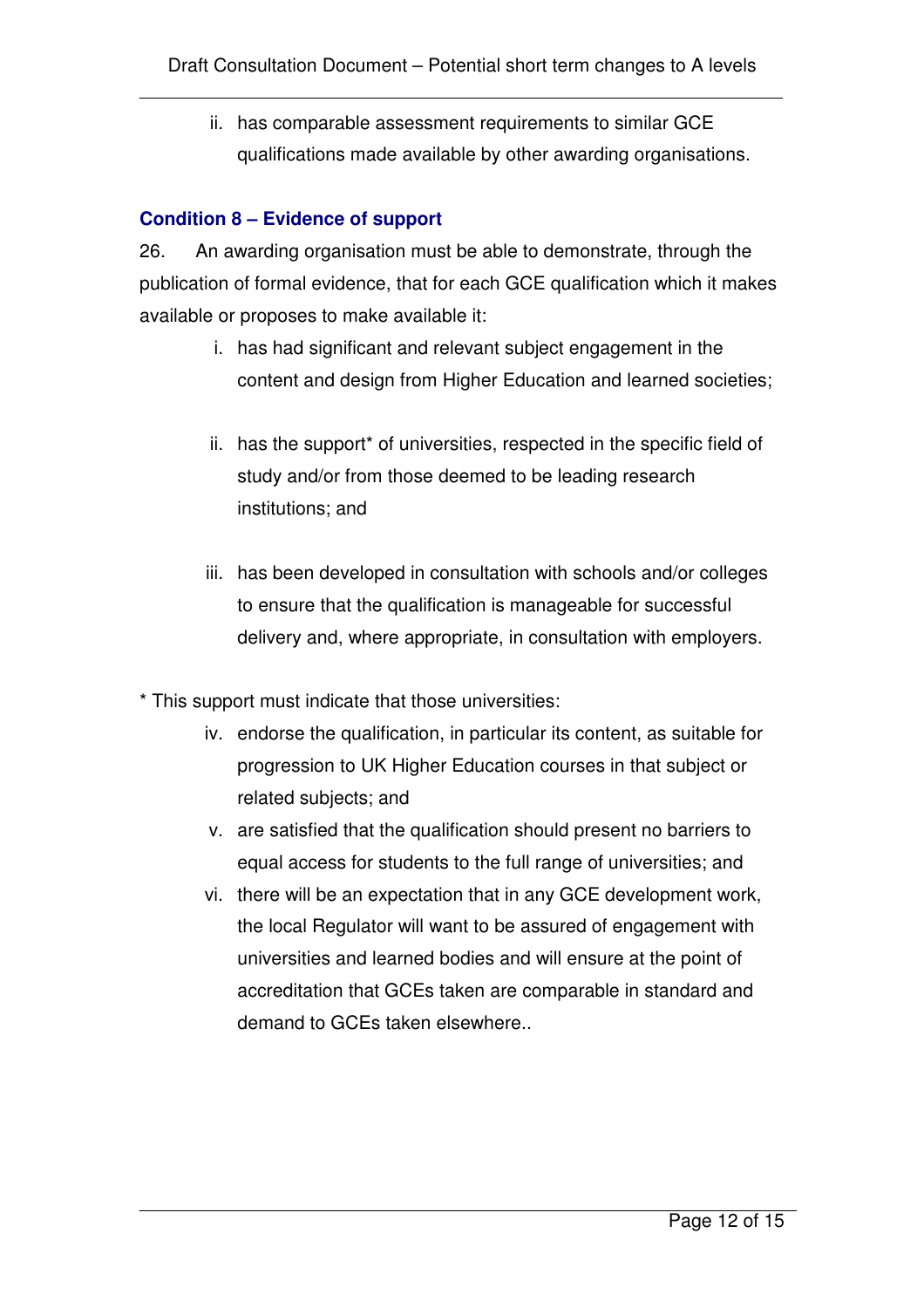27. An awarding organisation must ensure that the specification for the qualification sets out those higher education institutions who have been involved in its development and those who have formally supported it.

#### **Condition 9 – Exceptions**

28. An awarding organisation seeking any exception to these General Conditions of Recognition for GCE qualifications must agree these with the Regulator prior to submission and provide:

- i. a rationale for each instance of exception, accompanied by evidence of support from relevant universities; and
- ii. details of how comparability and consistency in assessment will be achieved within a subject.

29. An awarding organisation seeking any exception to the Condition of support for GCE qualifications must demonstrate:

- i. that the qualification is specialised and there is limited expertise at university department level or limited requirement for university entry;
- ii. that those universities that have departments with sufficient expertise do support it; and
- iii. that other universities support it in principle even if they do not specifically require it for entry.

#### **Implementation**

30. So that Ofqual can be confident that this reform is effective, it thinks that the reform of a limited range of priority subjects should be introduced first. It has invited views on what these priority subjects should be. There is a case for focusing first on subjects where there is most concern about the current A levels. There is also a case for focusing on subjects where there are well established stakeholders to coordinate the work.

31. Ofqual thinks a good option would be to start with a selection from the following: chemistry, physics, biology, mathematics, English literature, geography, history, French, German and Spanish.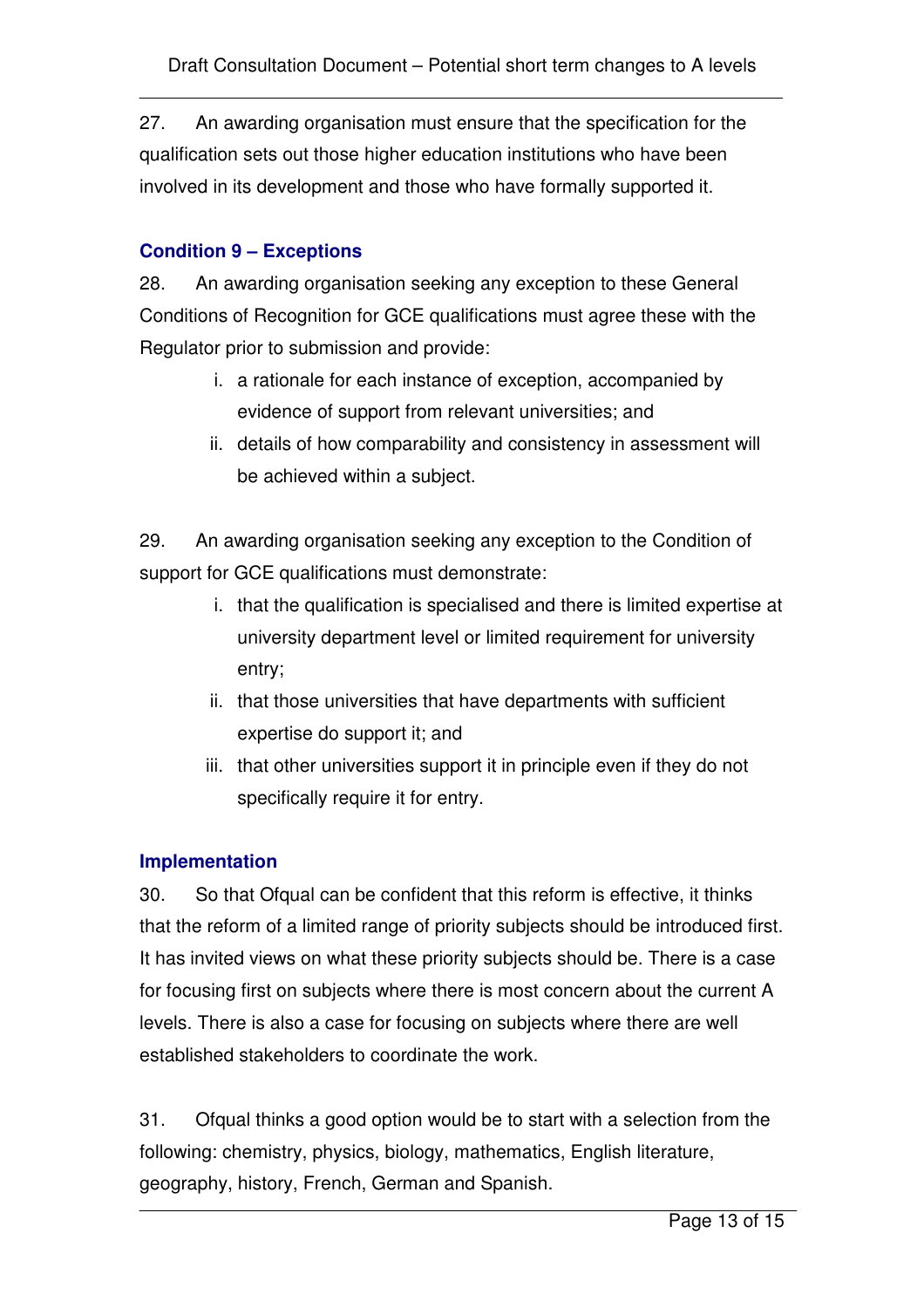32. If Ofqual took a distinct suite of qualifications such as chemistry, physics and biology, or French, German and Spanish, it would provide a sound basis from which a development model could be devised and then adapted for other subjects. A levels in these subjects would be introduced in September 2014 only if high-quality A levels had been developed and accredited in good time to allow teachers to prepare. Ofqual would review progress regularly, and if necessary delay implementation.

33. Following a review of the reform's initial success in these subjects, Ofqual will then remove subject criteria and introduce new A levels in a systematic way. Ofqual proposes to set a deadline of September 2018 – when most current A levels will be ten years old – for current qualifications to be reviewed or developed.

# **Section 75 Considerations**

34. Section 75 of the NI Act 1998 requires all public authorities in carrying out their functions relating to the north of Ireland, to have due regard to the need to promote equality of opportunity between –

- i. persons of different religious belief, political opinion, racial group, age, marital status or sexual orientation;
- ii. men and women generally;
- iii. persons with a disability and persons without; and
- iv. persons with dependants and persons without.

35. In addition, without prejudice to the above obligation, public authorities must also, in carrying out their functions, relating to the north of Ireland, have regard to the desirability of promoting good relations between persons of different religious belief, political opinion or racial group.

36. We have completed an Equality Screening Document of the changes proposed by Ofqual and this will be available at www.deni.gov.uk. You can make your views known on these issues within the Response Booklet.